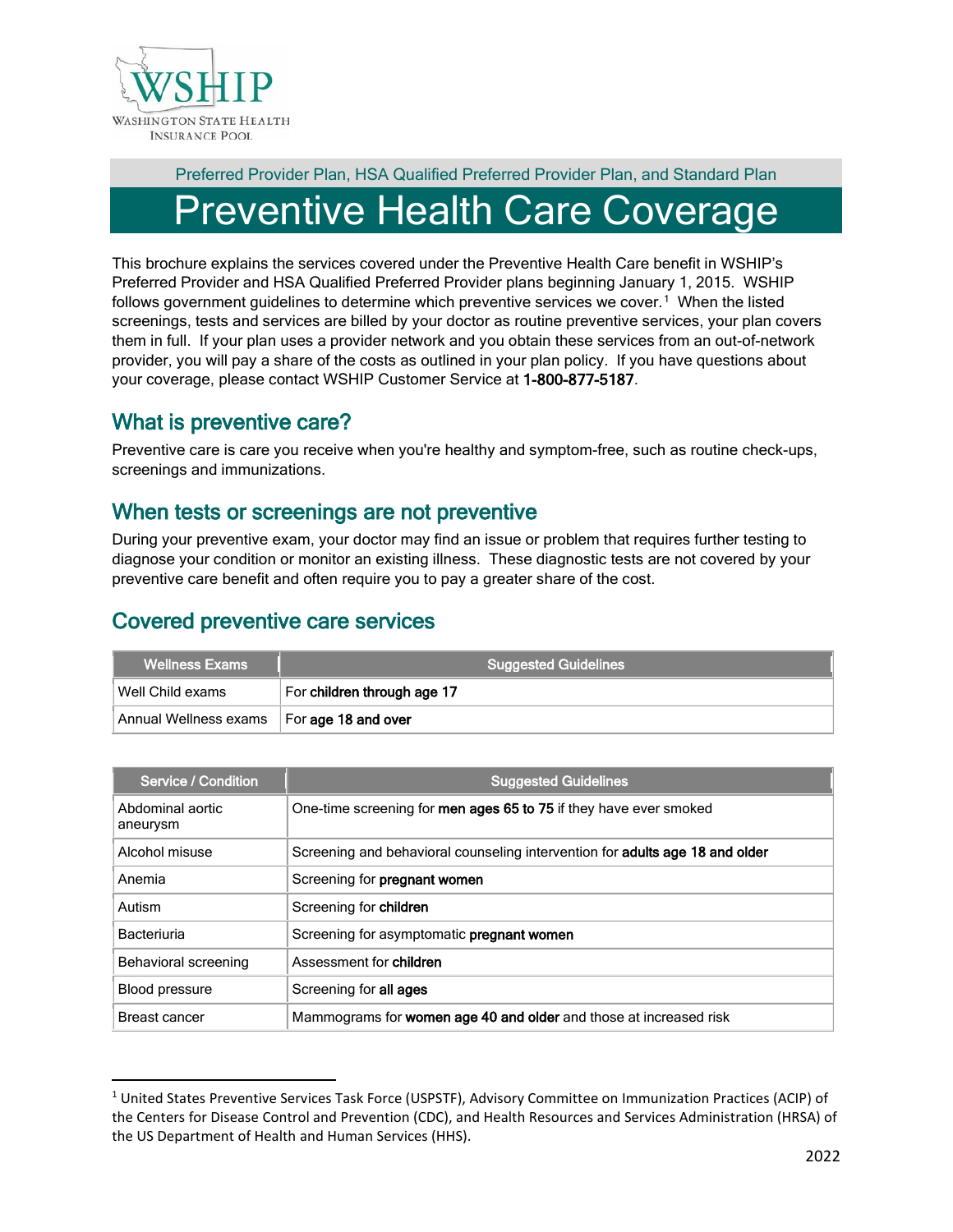| Breast cancer<br>chemoprevention                 | Counseling about chemoprevention for women at high risk                                                                                                                                                                              |
|--------------------------------------------------|--------------------------------------------------------------------------------------------------------------------------------------------------------------------------------------------------------------------------------------|
| <b>BRCA</b> genetic counseling<br>and testing    | For women at increased risk for breast and ovarian cancer due to family history                                                                                                                                                      |
| Breastfeeding counseling                         | Support, supplies and counseling when provided by a licensed provider                                                                                                                                                                |
| Cervical cancer                                  | Screening for women ages 21 to 65; and younger, if sexually active                                                                                                                                                                   |
| Chlamydia                                        | Screening for women age 24 or younger and those at increased risk                                                                                                                                                                    |
| Cholesterol abnormalities                        | Screening for men age 35 and older and men ages 20 to 35 who are at increased risk<br>for coronary heart disease. Screening for women age 45 and older and women ages<br>20-45 who are at increased risk for coronary heart disease. |
| Colorectal cancer                                | Screening in adults ages 50 to 75. Frequency varies by type of test.                                                                                                                                                                 |
| <b>Congenital Heart Disease</b>                  | Screening for newborns                                                                                                                                                                                                               |
| Depression                                       | Screening during preventive care exams                                                                                                                                                                                               |
| <b>Diabetes</b>                                  | Screening for type 2 diabetes in adults with sustained high blood pressure, and for<br>pregnant women at risk for gestational diabetes                                                                                               |
| Falls prevention                                 | For age 65 and older                                                                                                                                                                                                                 |
| Gonorrhea screening                              | Screening for sexually active women age 24 or younger and those at increased risk                                                                                                                                                    |
| Healthy diet and physical<br>activity counseling | Counseling for adults who are overweight or obese and have additional cardiovascular<br>disease risk factors                                                                                                                         |
| Hearing loss screening                           | Screening for hearing loss in newborns                                                                                                                                                                                               |
| Hepatitis B screening                            | Screening for pregnant women and those at increased risk                                                                                                                                                                             |
| Hepatitis C virus infection<br>screening         | Screening for persons at high risk for infection                                                                                                                                                                                     |
| HIV screening                                    | Screening for adults ages 15 to 65 and those at increased risk                                                                                                                                                                       |
| Hypothyroidism                                   | Screening for congenital hypothyroidism in newborns                                                                                                                                                                                  |
| Intimate partner violence                        | Screening for interpersonal and domestic violence                                                                                                                                                                                    |
| Lead                                             | Screening for children at risk of exposure                                                                                                                                                                                           |
| Lipid disorders                                  | Screening for children at higher risk                                                                                                                                                                                                |
| Lung cancer                                      | Screening for <b>adults ages 55 to 80</b> at risk for lung cancer. Frequency based on risk<br>factors                                                                                                                                |
| Metabolism screening                             | Screening for children up to 3 month of age                                                                                                                                                                                          |
| Obesity                                          | Screening and counseling for age 6 and older                                                                                                                                                                                         |
| Osteoporosis screening                           | Screening for women age 65 and older and women at increased risk                                                                                                                                                                     |
| Phenylketonuria (PKU)                            | Screening for phenylketonuria in newborns                                                                                                                                                                                            |
| Rh incompatibility                               | Screening for pregnant women                                                                                                                                                                                                         |
| Sexually transmitted<br>infections               | Counseling for sexually active adolescents, and for adults at increased risk                                                                                                                                                         |
| Sickle cell screening                            | Screening for sickle cell disease in newborns                                                                                                                                                                                        |
| Skin cancer                                      | Counseling for ages 10 to 24 who are at increased risk                                                                                                                                                                               |
| Syphilis                                         | Screening for all pregnant women and those at increased risk                                                                                                                                                                         |
| Tobacco use                                      | Tobacco cessation screening and interventions. For tobacco cessation program<br>coverage, see plan policy                                                                                                                            |
| <b>Tuberculosis</b>                              | Tuberculin testing for children at higher risk                                                                                                                                                                                       |
| Visual acuity                                    | Vision screening for children between the ages of 3 and 5                                                                                                                                                                            |